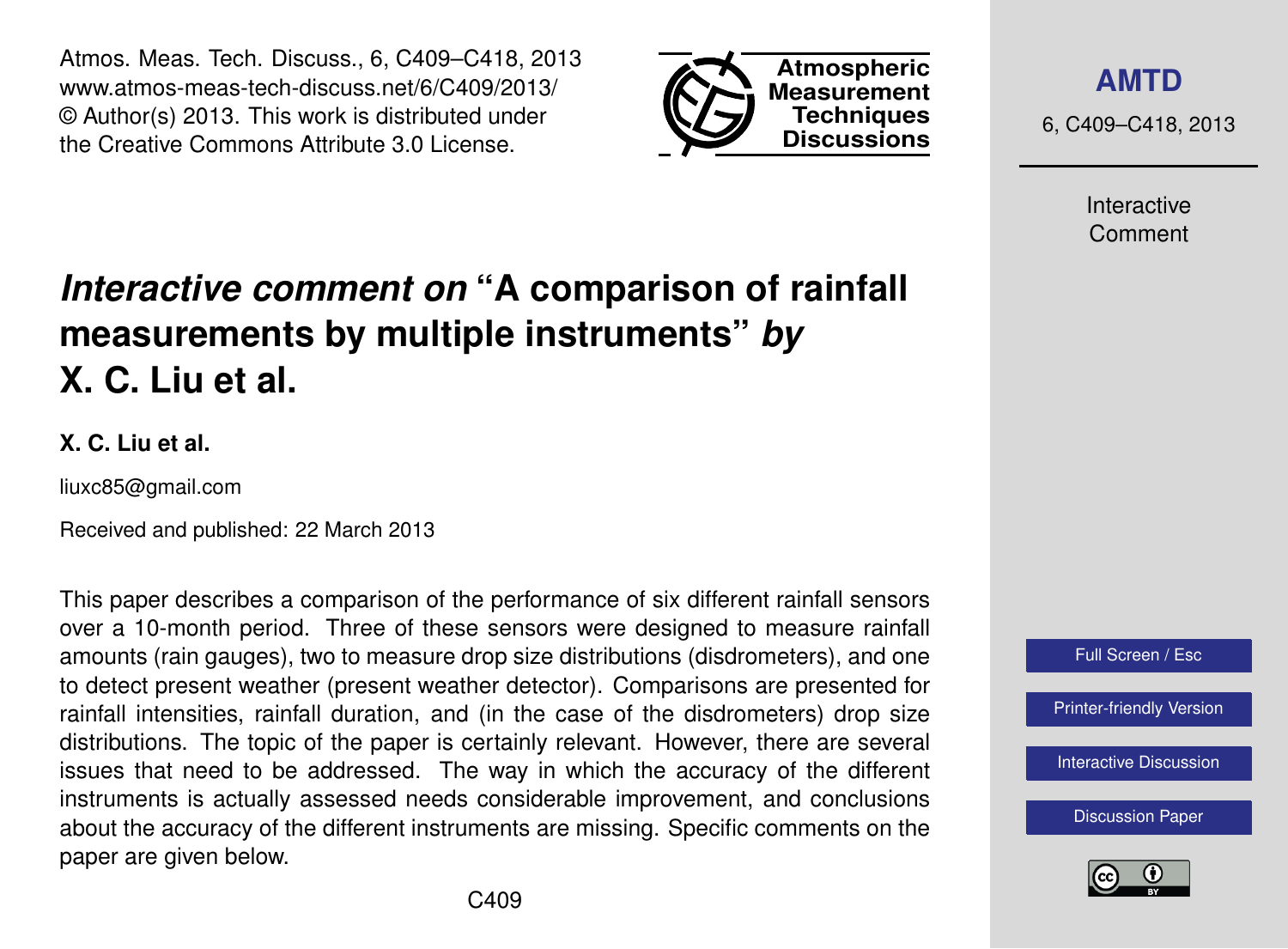C410

Response: Thanks for your constructive comments of our work, which enables us to further improve the quality of our manuscript.

Specific comments

1. In the introduction, I think the authors should discuss the results presented by Sieck, L. C., S. J. Burges, and M. Steiner (2007), Challenges in obtaining reliable measurements of point rainfall, Water Resour. Res., 43, W01420, doi: 10.1029/2005WR004519.

Response: Thank you for your comment. We have discussed the results presented by Sieck and added this reference (Sieck et al., 2007) in the revised manuscript.

2. On p. 522, line 17, the uncertainty for the tipping bucket rain gauge is given as  $+0.2$ mm under 250 mm h-1". It is not clear to me what this uncertainty means. Is this the uncertainty per tip? If so, this is an uncertainty of 100% ! I think the authors should make clear what this uncertainty means.

Response: The uncertainty here means the uncertainty of overall rain rate at rainfall intensities fewer than 250 mm h-1, not for one tip. According to the data sheet of RIMCO 7499, we have replaced the sentence by 'the accuracy is  $\pm$  1% at rainfall intensities up to 250 mm h-1, and  $\pm$  3% at rates up to 500 mm h-1'.

3. In Section 2.1, the authors should discuss how the time series of tips of the tippingbucket rain gauge are converted to rainfall intensities. This is very important as it greatly influences the results presented in the remainder of the paper.

Response: one count of TBRG bucket tip corresponds to 0.2mm, the rainfall intensity (mm h-1) by tipping-bucket rain gauge was calculated by the TBRG total rainfall accumulation per minute, in which the TBRG total rainfall accumulation can be obtained by multiply TBRG total bucket tip count by 0.2mm.

4. In Section 2.1, could the authors note whether the gauges are heated?

## **[AMTD](http://www.atmos-meas-tech-discuss.net)**

6, C409–C418, 2013

Interactive Comment



[Printer-friendly Version](http://www.atmos-meas-tech-discuss.net/6/C409/2013/amtd-6-C409-2013-print.pdf)

[Interactive Discussion](http://www.atmos-meas-tech-discuss.net/6/519/2013/amtd-6-519-2013-discussion.html)

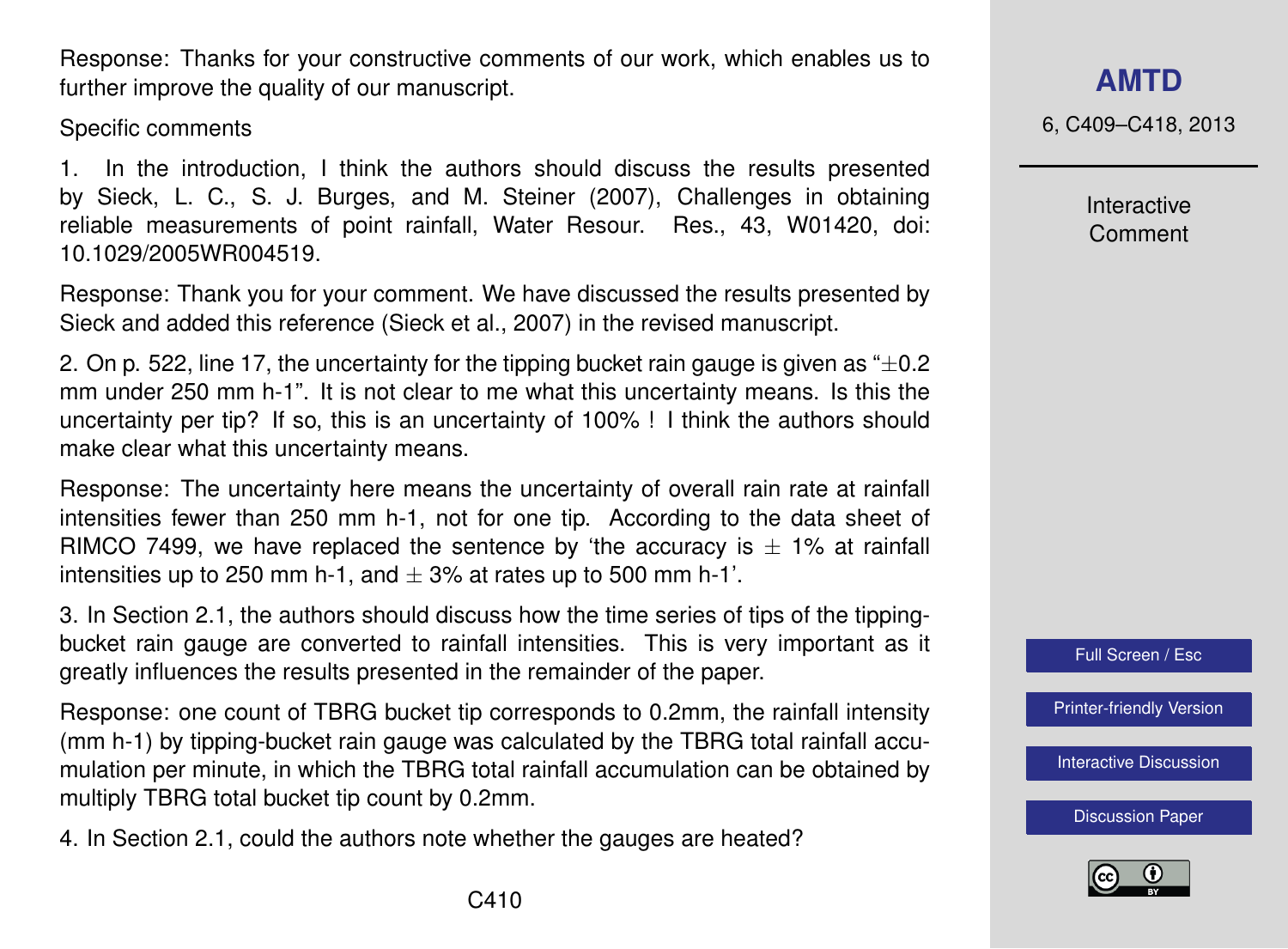Response: According to the data sheet of RIMCO 7499 TBRG and WRG, the optional heater operates below -30◦C; but the temperature of 27 rainfall events in this manuscript are not below -30◦C, therefore the gauges are not heated. We have noted that in the revised manuscript.

5. In Section 2.2, the measurement principles of the present weather detector are not clear to me. I think an understanding of the measurement principle is very important for proper interpretation of the results, so please include a clear description of these measurement principles.

Response: Thank you for your comment. We have added a description of the measurement principles of the present weather detector in revised manuscript.

6. In Section 2.3, line 5, the authors state that "JWD's output is proportional to the size and fall velocity of the impacting drops". Although the output depends on both the size and fall velocity, it is not proportional to these. See Joss, J. and Waldvogel, A. (1977), Comments on "Some observations on the Joss-Waldvogel rainfall disdrometer", J. Appl. Meteorol., 16, 112-113 and Salles, C. and Creutin, J.-D. (2003), Instrumental uncertainties in Z-R relationships and raindrop fall velocities, J. Appl. Meteorol., 42, 279-290 for more information on this.

Response: We are sorry for the inaccurate description about JWD, "The disdrometer's output is proportional to the size and fall speed of the impacting drops" came from the reference: Tokay, A., Kruger, A., and Krajewski, W. F.: Comparison of drop size distribution measurements by impact and optical disdrometers, Journal of Applied Meteorology, 40, 2083-2097, 2001. We have corrected them in the revised manuscript.

7. In Section 2.3, line 17 of p.524, I think the authors should cite Salles, C. and Creutin, J.-D. (2003), Instrumental uncertainties in Z - R relationships and raindrop fall velocities, J. Appl. Meteorol., 42, 279-290 here.

Response: Thank you for your suggestion; we have added the citation in revised

6, C409–C418, 2013

Interactive Comment



[Printer-friendly Version](http://www.atmos-meas-tech-discuss.net/6/C409/2013/amtd-6-C409-2013-print.pdf)

[Interactive Discussion](http://www.atmos-meas-tech-discuss.net/6/519/2013/amtd-6-519-2013-discussion.html)

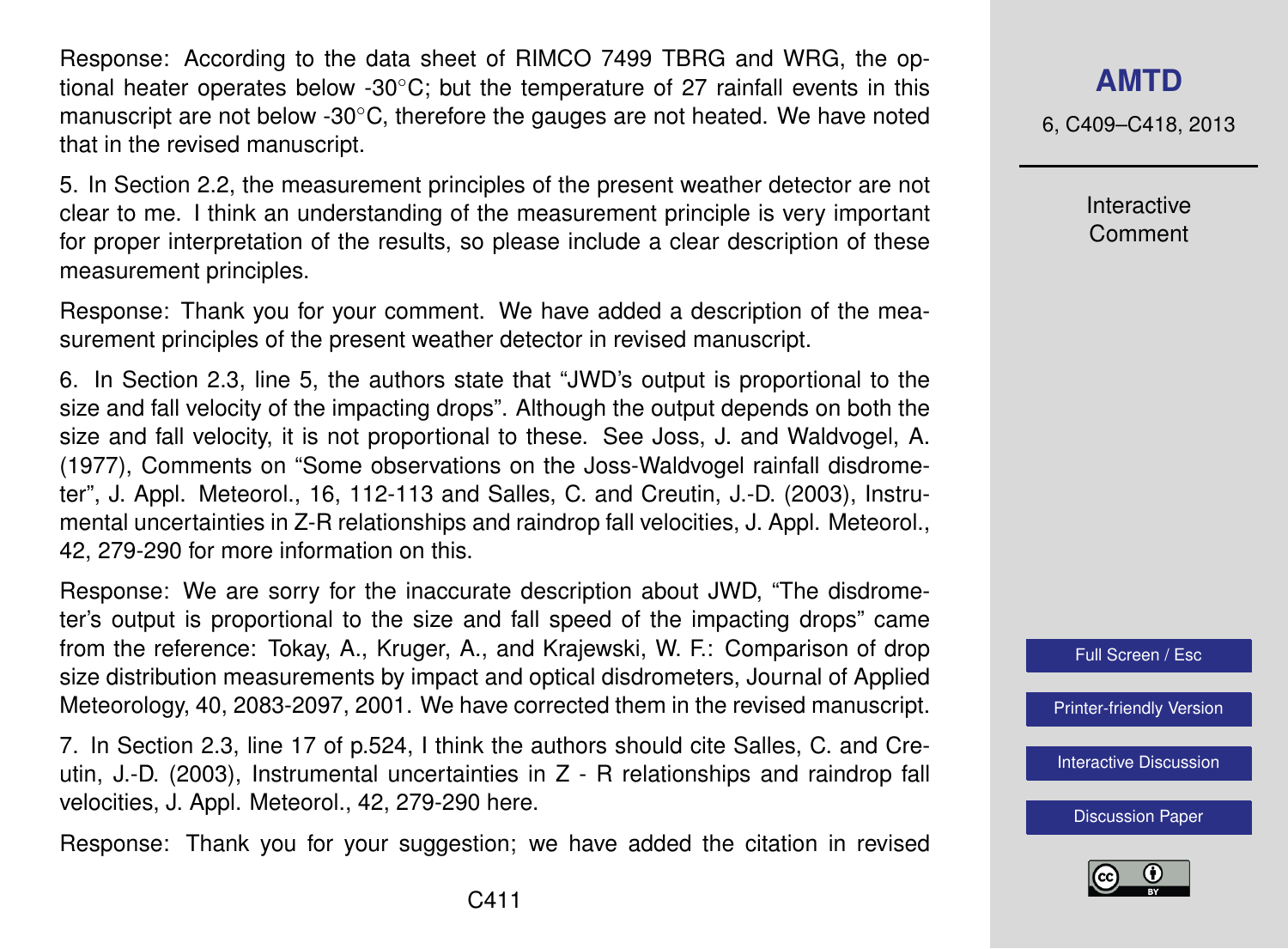manuscript.

8. In Section 2, a discussion should be included on the effect of the installation in general and the wind specifically on the different instruments. An inspection of Figure 1 reveals that there is a great difference among the instruments in how they are installed. For example, the tipping bucket rain gauge is installed on the ground, whereas the weighing rain gauge is installed about 0.5 m above the ground, and has a wind screen to avoid wind effects.

Response: Thank you for your comment; the installations of instruments have different effect on their performances, whereas we assume that the instruments were installed at their optimum allocation in this manuscript. It is a very meaningful issue; we will discuss the effect of installation of different instruments on their performances in our next manuscript.

9. In Section 3, the time interval chosen for the analyses presented in this paper should be given (I believe it is 1 minute), and a brief discussion of the reason for this choice should be included.

Response: Yes, the time interval of all rainfall observation data is 1 minute, analyzing minute-by-minute spectra event-by-event we can obtain the details of different instruments performances. A brief discussion of the reason for this choice has been added in the revised manuscript.

10. All of the analyses of rainfall duration depend heavily on how the tips of the tippingbucket rain gauge are converted to rainfall intensities and the chosen time interval. I assume that it is raining in a given time interval if the TBRG gives at least one tip, the WRG records a difference in weight, and the other instruments record at least one drop. Because the difference between a single drop on the one hand and a volume measurement on the other (a tip or a change in weight) can be large in very light rain, a comparison of rainfall duration based on these criteria does not seem very relevant to me.

## **[AMTD](http://www.atmos-meas-tech-discuss.net)**

6, C409–C418, 2013

Interactive Comment



[Printer-friendly Version](http://www.atmos-meas-tech-discuss.net/6/C409/2013/amtd-6-C409-2013-print.pdf)

[Interactive Discussion](http://www.atmos-meas-tech-discuss.net/6/519/2013/amtd-6-519-2013-discussion.html)

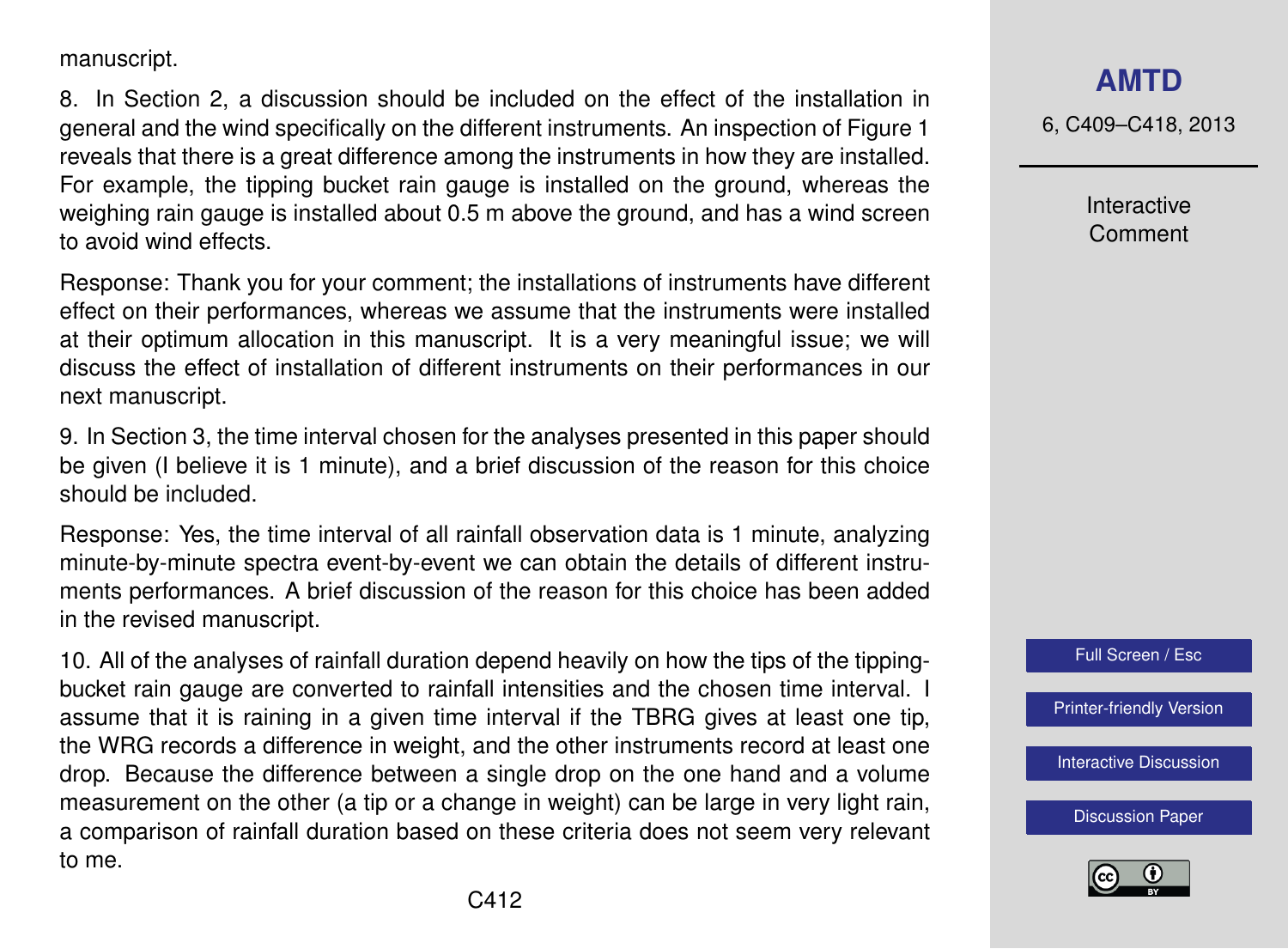Response: The comparison of rain duration is one of the major problems discussed in this manuscript. There are many different instruments with different measurement principles for rain duration, rain rate, and DSDs at present, their performance varies with their principles, the comparison of various instruments in this manuscript are useful to the application of observation data of rainfall by different instruments. Some conclusions about different instruments' performance can be obtained from the comparison of rain duration, especially in a light rain. Limited by the measurement principle of TBRG, the rainfall duration can not be recorded by TBRG precisely, small change of rainfall might be neglected; whereas the optical instruments are much more sensitive to the light rain or small raindrops, small change of rainfall can be recorded. There are already many literatures that compared the disdrometers and rain gauges, the comparisons of rain duration in this manuscript are used to evaluate the rainfall timing accuracy of different instruments thoroughly, by which more conclusions can be obtained, therefore we believe that the comparison of rainfall duration by different instruments is necessary and of great significance.

11. On p.525, line 20, it is stated that "obvious discrepancies of observations are excluded". Please give a short description of how these discrepancies were detected and what caused them.

Response: Obvious discrepancies of observations are mainly due to the missing records by operational failures of instruments. For example, On March 1 2012, the records by 2DVD are missed from 19:14 to 24:00, while other instruments still recorded rainfall, therefore the rainfall event after 19:14 are excluded. It happened several times.

12. On p.526, line 5, it is stated that for the computation of the relative bias, "R1 is the bigger one". I don't think this is a good idea, because the result will always be positive. The information contained in the sign of ∆R on whether it is an under- or overestimation is then lost.

Response: Thank you for your comment. We have modified the computation in the

## **[AMTD](http://www.atmos-meas-tech-discuss.net)**

6, C409–C418, 2013

Interactive Comment



[Printer-friendly Version](http://www.atmos-meas-tech-discuss.net/6/C409/2013/amtd-6-C409-2013-print.pdf)

[Interactive Discussion](http://www.atmos-meas-tech-discuss.net/6/519/2013/amtd-6-519-2013-discussion.html)

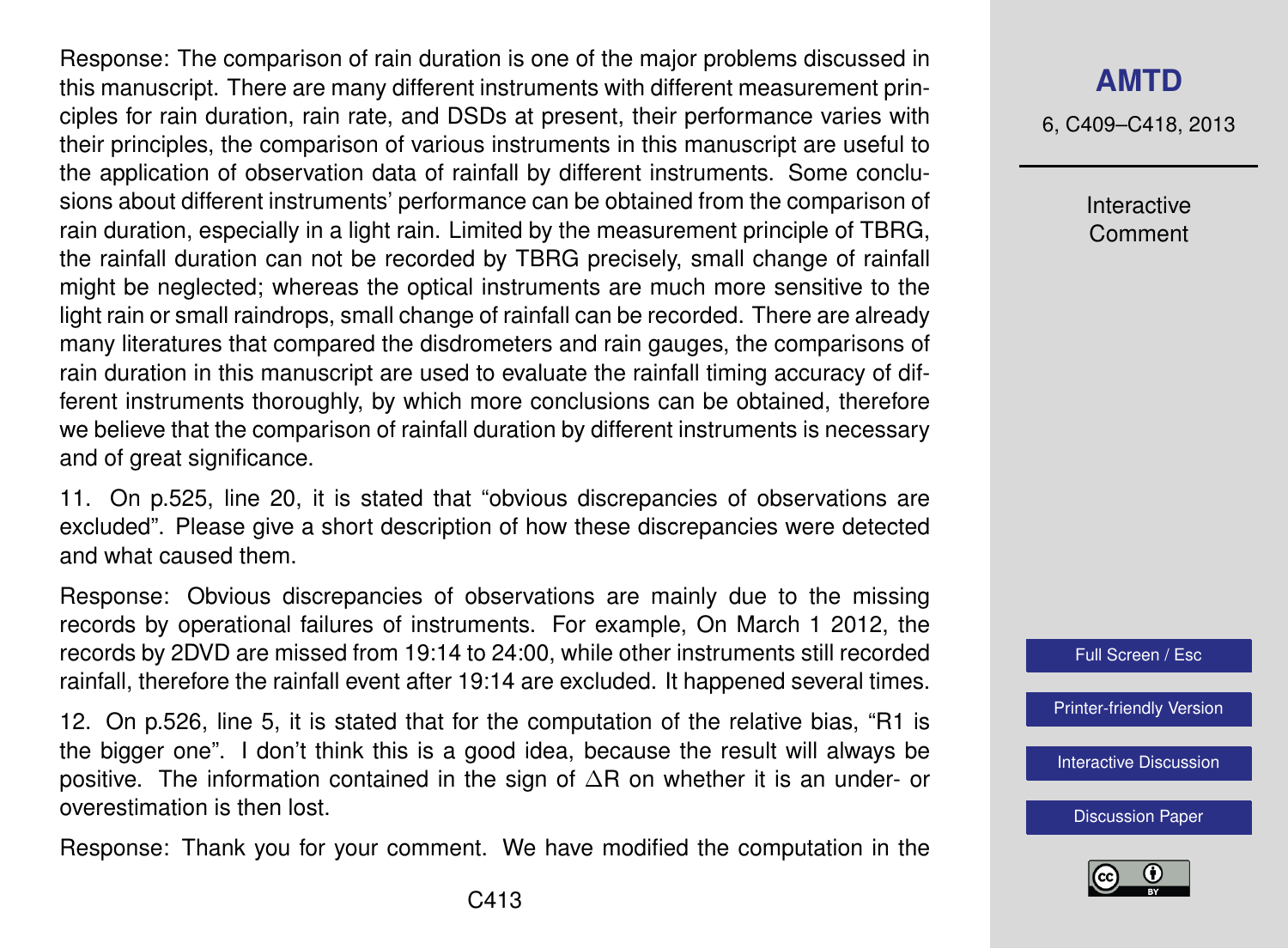revised manuscript, the comparisons (under- or overestimation) of instruments can be found in Table 2 and Table 3.

13. On p.526, the discussion of Fig.2 (p.541) on lines 10-17 implicitly suggests that TBRG is used as a reference. Although it is clear from p.528 that the authors do not intend this to be the case, I think it would be good to note this explicitly.

Response: Thank you for your comment; although the TBRG have large error for rainfall timing, the TBRG can record the rain amount accumulation precisely, we used the TBRG as a reference for the comparison of rain amount. We have noted this explicitly in the revised manuscript.

14. On p.527, lines 8, 9, and 11 (2x), the use of the word "bias" makes it sound like the differences are attributed to errors in the sensors. I suggest rephrasing, making use of words such as "difference". This also holds for p.530, line 21 (twice).

Response: Thank you for your suggestion, we have rephrased it.

15. On p.527, line 13, the errors in the TBRG are attributed to the tip resolution of 0.2 mm. However, with different conversion of the tip times to 1-minute rainfall intensities, these errors would be much less severe.

Response: Thank you for your comment. As suggested by another referee, We reran our comparisons with an average over 3 minutes, the evolution curve of rain rate are smoothed by the average over 3 minutes, and there is a slight improvement for rain rate comparisons, the errors are reduced to a certain extent, but limited by the inherent principle of TBRG, the error of rain rate and timing by TBRG in light rain is still obvious, which can not be ignored.

16. On p. 528, an algorithm is presented for generating a reference rainfall intensity based on a weighted average of measurements from five sensors. The weights are proportional to the rainfall intensity itself. This algorithm makes no sense to me. There is no reason to believe that the reference rainfall generated by this algorithm is any 6, C409–C418, 2013

Interactive Comment



[Printer-friendly Version](http://www.atmos-meas-tech-discuss.net/6/C409/2013/amtd-6-C409-2013-print.pdf)

[Interactive Discussion](http://www.atmos-meas-tech-discuss.net/6/519/2013/amtd-6-519-2013-discussion.html)

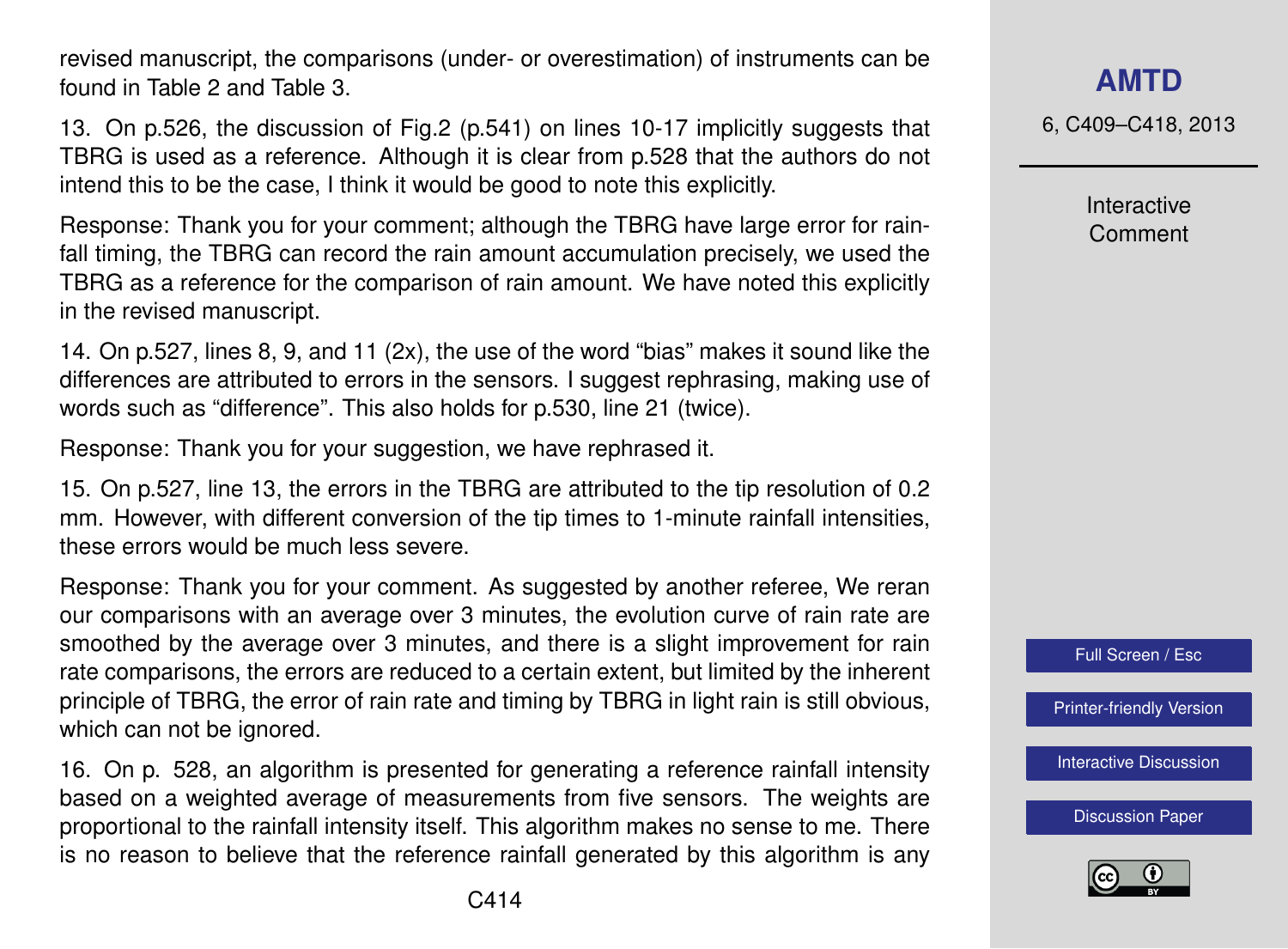better than simply taking one of the sensors to be the reference or taking the average over all sensors. Because of the higher weight on larger intensities, this algorithm is likely to create a reference that is biased toward higher intensities. I strongly believe that simply choosing a single sensor to be the reference (or possibly two sensors; each one for a different intensity regime) based on known performance characteristics from literature is better.

Response: This algorithm comes from the references as follows: "Boers, R., Haij, M. J. d., Wauben, W. M. F., and et al: Optimized fractional cloudiness determination from five groundâAT Roased remote sensing techniques, Journal of Geophysics Research, 115, D24116, 2010." and "Nash, J., Oakley, T., Vomel, H., and et al: WMO Intercomparison of High Quality Radiosonde Systems, World Meteorological Organization (WMO), Geneva2, Switzerland, 2011. Report No.107.". This algorithm is designed to provide a reference when there's no standard value or standard instrument. However this algorithm is likely to create a reference that is biased toward higher intensities, as you stated, we decide to take your advice, and we use the Weighing Rain Gauge (WRG) as the reference in the revised manuscript. However, compared the reference algorithm, the WRG and other instruments have worse correlation and larger standard deviation. Consider the different performance of different instruments at different intensity regime; we will discuss this issue in our next manuscript.

17. On p.529, Eq.(5), the second part (the sum) is incorrect. It should be something like where Nclass is the number of diameter classes and ∆Di is the diameter class width of class i.

Response: Thank you for your suggestion, we have corrected it in the revised manuscript.

18. On p.529, Eq.(6), expression for N0, explain that (m+4) is the gamma function with argument m + 4 (generally referred to as  $\Gamma(m + 4)$ ).

Response: Thank you for your comment; we have modified it in the revised manuscript.

6, C409–C418, 2013

Interactive Comment



[Printer-friendly Version](http://www.atmos-meas-tech-discuss.net/6/C409/2013/amtd-6-C409-2013-print.pdf)

[Interactive Discussion](http://www.atmos-meas-tech-discuss.net/6/519/2013/amtd-6-519-2013-discussion.html)

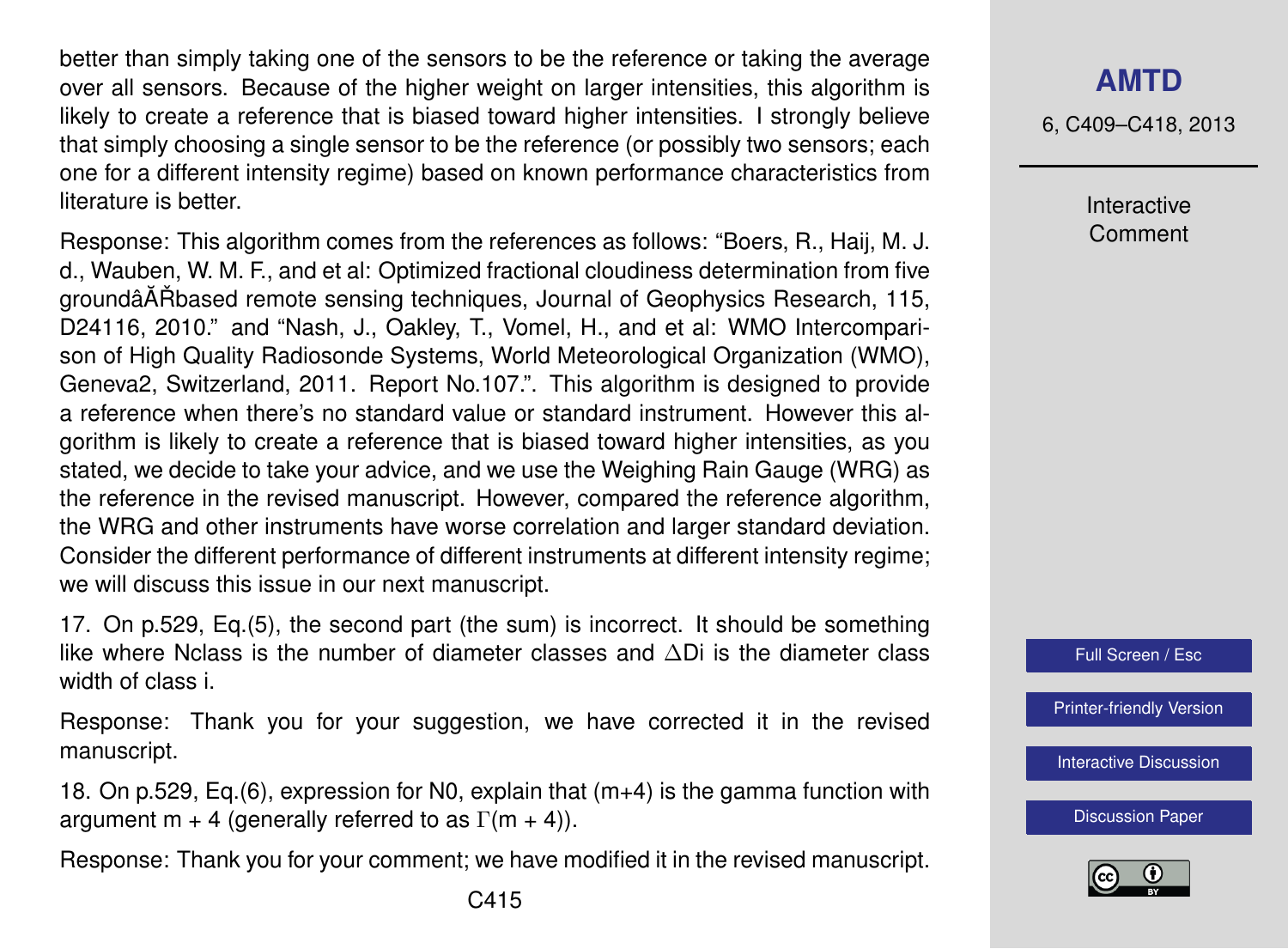19. On p.529, Eq.(6), note that these variables can be computed using any combination of three moments of the DSD. The choice of moment orders 3, 4, and 6 make sense as these are related to the highly relevant variables rainfall intensity (R) and radar reflectivity (Z).

Response: Yes, the moment orders 3, 4, and 6 are related to the highly relevant variables rainfall intensity (R) and radar reflectivity (Z).

20. On p.530, line 1, "where " is ambiguous (and even incorrect if interpreted according to mathematical conventions). It should be......

Response: Thank you for your comment; we have corrected it in the revised manuscript.

21. On p. 530, line 7, I assume that by "drop numbers" the authors mean "number density (Nd).". If so, please put this in the axis label of Fig.6b (including correct units) as well.

Response: the "drop numbers" here means the total number of raindrops measured instead of "number density", the "drop number" is used to shows the measurement of raindrops.

22. On p.530, line 10, "Fig.3b" should be "Fig.4b".

Response: Thank you for your comment; we have corrected it in the revised manuscript.

23. On p.530, lines 18-19, I don't think you can conclude that the 2DVD "shows a better ability to measure large-size raindrops". It simply measures more of these raindrops (it is not necessarily better able to measure these).

Response: Thank you for your comment, it's not sufficient to conclude that conclusion, we have modified this sentence in the revised manuscript.

24. On p.530, line 25 and on p.531, lines 8-9 it is stated that the JWD measures more

6, C409–C418, 2013

Interactive Comment



[Printer-friendly Version](http://www.atmos-meas-tech-discuss.net/6/C409/2013/amtd-6-C409-2013-print.pdf)

[Interactive Discussion](http://www.atmos-meas-tech-discuss.net/6/519/2013/amtd-6-519-2013-discussion.html)

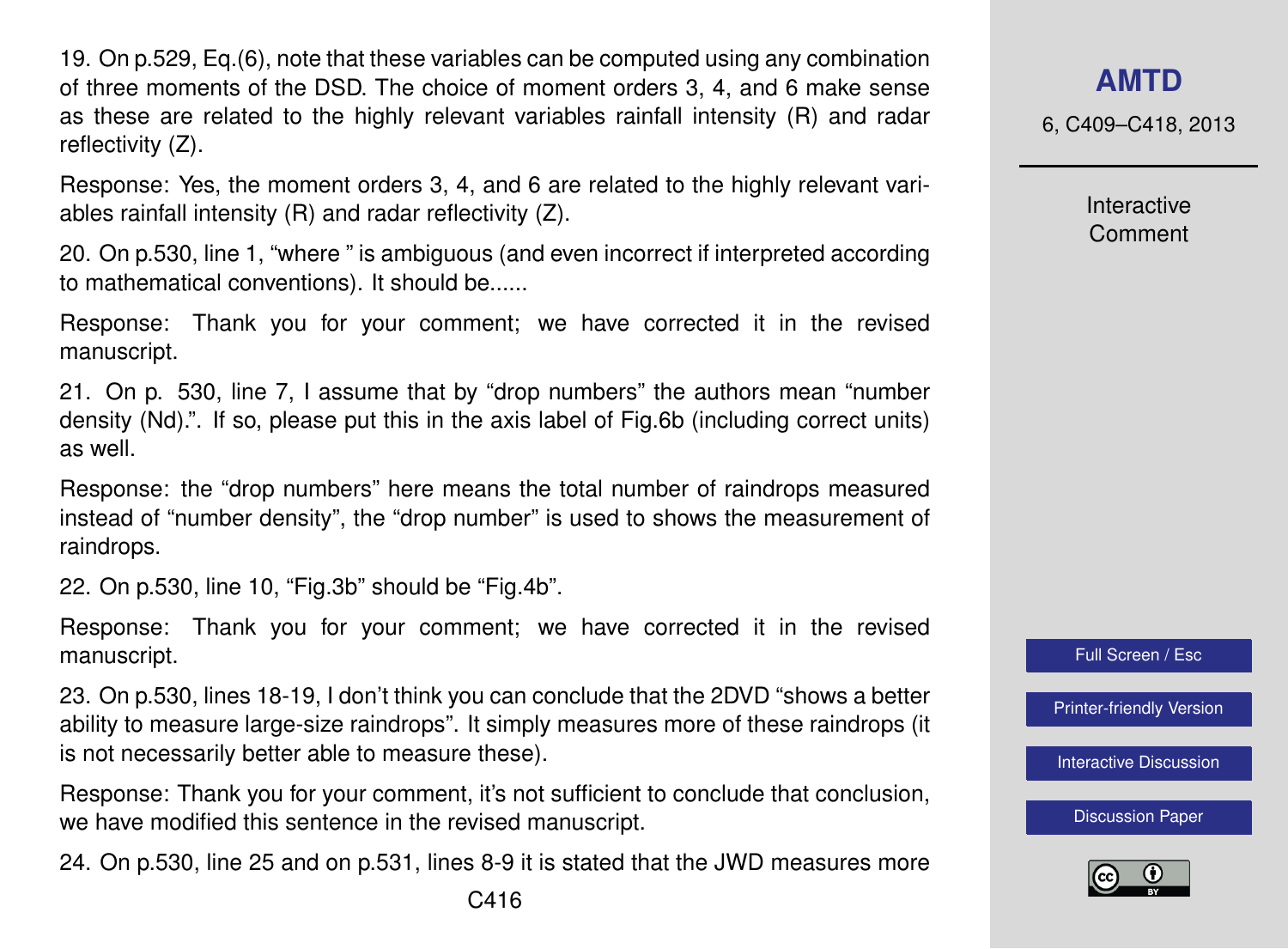small-size drops than the 2DVD. Because there are simply much more small drops, this would mean that the JWD measures more drops than the 2DVD. This contradicts the results shown in Fig.6b, where the 2DVD consistently measures more drops than the JWD. I think this discrepancy should be thoroughly discussed.

Response: We have discussed this result thoroughly in the revised manuscript. Although the JWD can measure more small drops in a certain regime of raindrops' size, the 2DVD have a larger measurement range (spectral width), raindrops smaller than 0.3mm and larger than 4mm can be recorded, therefore 2DVD can measure more overall raindrops than JWD, the underestimation of overall raindrops by JWD shown in Fig.7e agreed well with the results shown in Fig.6b.

25. On p.531, lines 13-22 and Table 4, I don't think this is very relevant information.

Response: The raindrop size distribution (DSD) parameters are essential for applications in various disciplines. Take the remote sensing by weather radar for example, both radar measurements and rainfall are integral products of the DSD and a surface based disdrometer is often employed to derive Z-R relations for a climate region (Tokay, A., W. Petersen, P. Gatlin, and M. Wingo, 2013: Comparison of Raindrop Size Distribution Measurements by Collocated Disdrometers. J. Atmos. Oceanic Technol. doi:10.1175/JTECH-D-12-00163.1, in press), therefore the accurate measurement of DSD by disdrometers are very crucial. The comparison of DSD parameters by JWD and 2DVD in this sentence and Table 4 include M3(liquid water content), M4 (rain rate), M6(radar reflectivity), m, Λ, and Z, which are all important factors of DSDs and radar parameters, we believe that these discussions are meaningful and relevant to rainfall retrieval by radar, cloud modeling, and other applications.

26. Section 4 (Conclusions) just contains a summary of the paper, and no conclusions are drawn.

Response: Thank you for your comment; we have added relevant conclusions in the revised manuscript.

6, C409–C418, 2013

Interactive Comment

Full Screen / Esc

[Printer-friendly Version](http://www.atmos-meas-tech-discuss.net/6/C409/2013/amtd-6-C409-2013-print.pdf)

[Interactive Discussion](http://www.atmos-meas-tech-discuss.net/6/519/2013/amtd-6-519-2013-discussion.html)